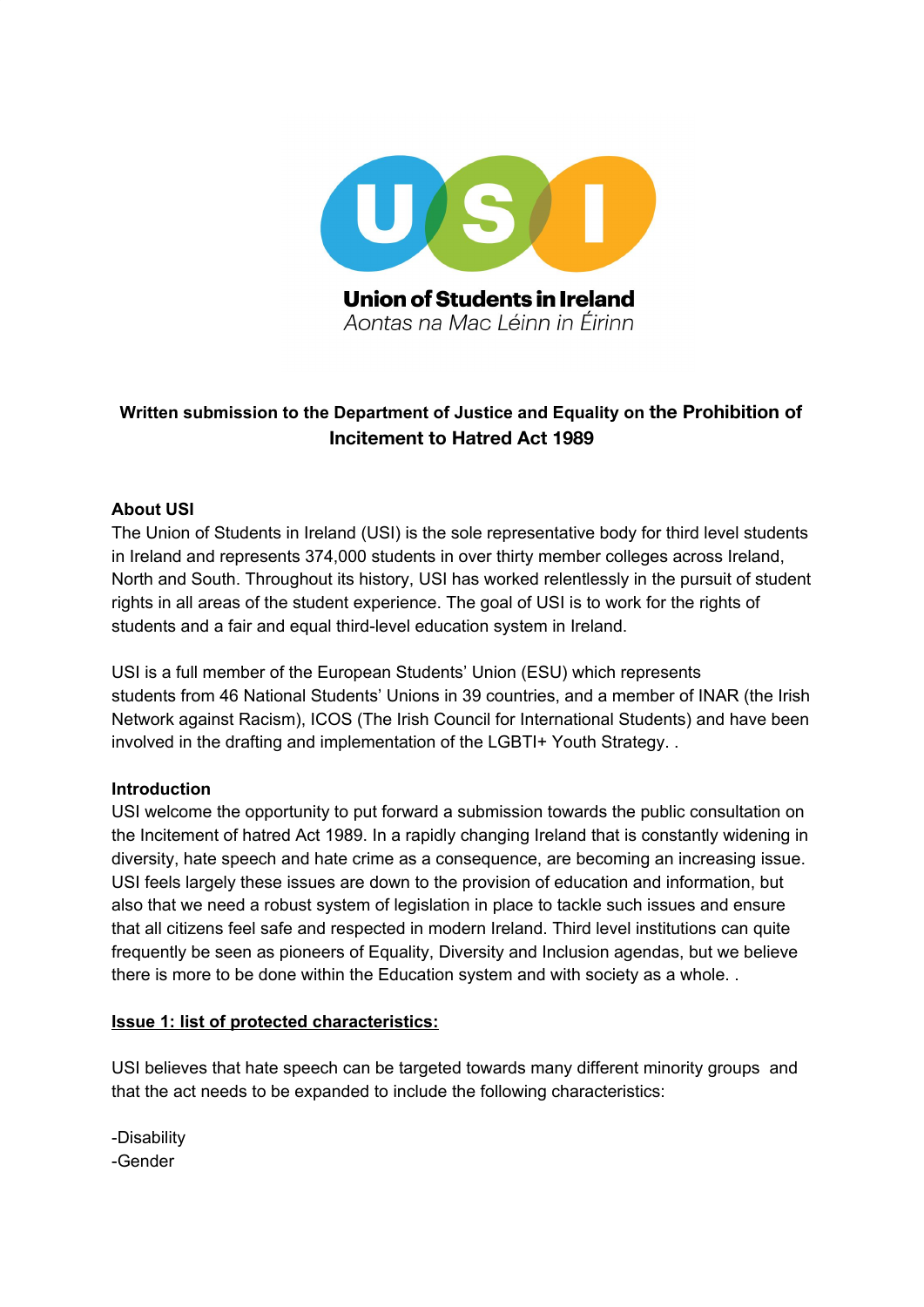-Family status

-Trans, non binary and intersex individuals

-Minority Language and or languages associated with different nationalities, religions or ethnicities etc.

-The refugee status of a person

USI recognises an intersectional approach to identity and hopes the act would reflect this. Often hate speech can be targeted towards someone due to multiple parts of their identity, as opposed to just one characteristic.

### **Issue 2: use of the term hatred in the act**

USI believes that hate is too high a threshold and the lack of prosecutions under the act is a testament to this. The rigid nature of this restricts minority groups in feeling empowered to report incidents of hate speech against them. We would suggest that whatever word is to be used in this legislation is adequately defined to reflect what the legislation is trying to tackle.

### **Issue 3: Online Communications**

It is USI's view that the act should be amended to include specific reference to social media. Hate speech takes a home online, as people are able to hide behind the anonymity of the keyboard.

The last number of years have seen the numbers of those using social media rise and rise, students in particular are very present on social media, and as such at risk of hate speech. Both the USI Mental Health report and the Jigsaw My World 2 survey reported 99% of respondents have social media accounts online. Furthermore, the My World Survey 2 stated that a signi cant relationship between time spent online (more than three hours) and higher levels of depression and anxiety and lower levels of body esteem.

From the My World 2 survey conducted by Jigsaw and UCD School of Psychology; of the young adults surveyed, 58% said their status was private on the social media site they used most often so only their friends could see the content, while 23% said it was partially private (i.e., friends of friends can see) and 17% indicated it was public (i.e., everyone can see). Therefore it's clear that social media is not 'private' even if people consider it to be.

We also echo ICOS's calls to Engage with social media providers, and other stakeholders, to ensure that they are accountable for policing their sites and their users' content

See also USI's submission on Online harassment for more information in this area

### **Issue 4:**

At the moment, the justice system doesn't support victims of hate speech as it is difficult to prove intent. We are not legislative experts but echo calls to expand the legislation so that intent does not have to be proven in order to prosecute. This can frequently mean that the burden falls on minority groups to prove the hatred was intended against them.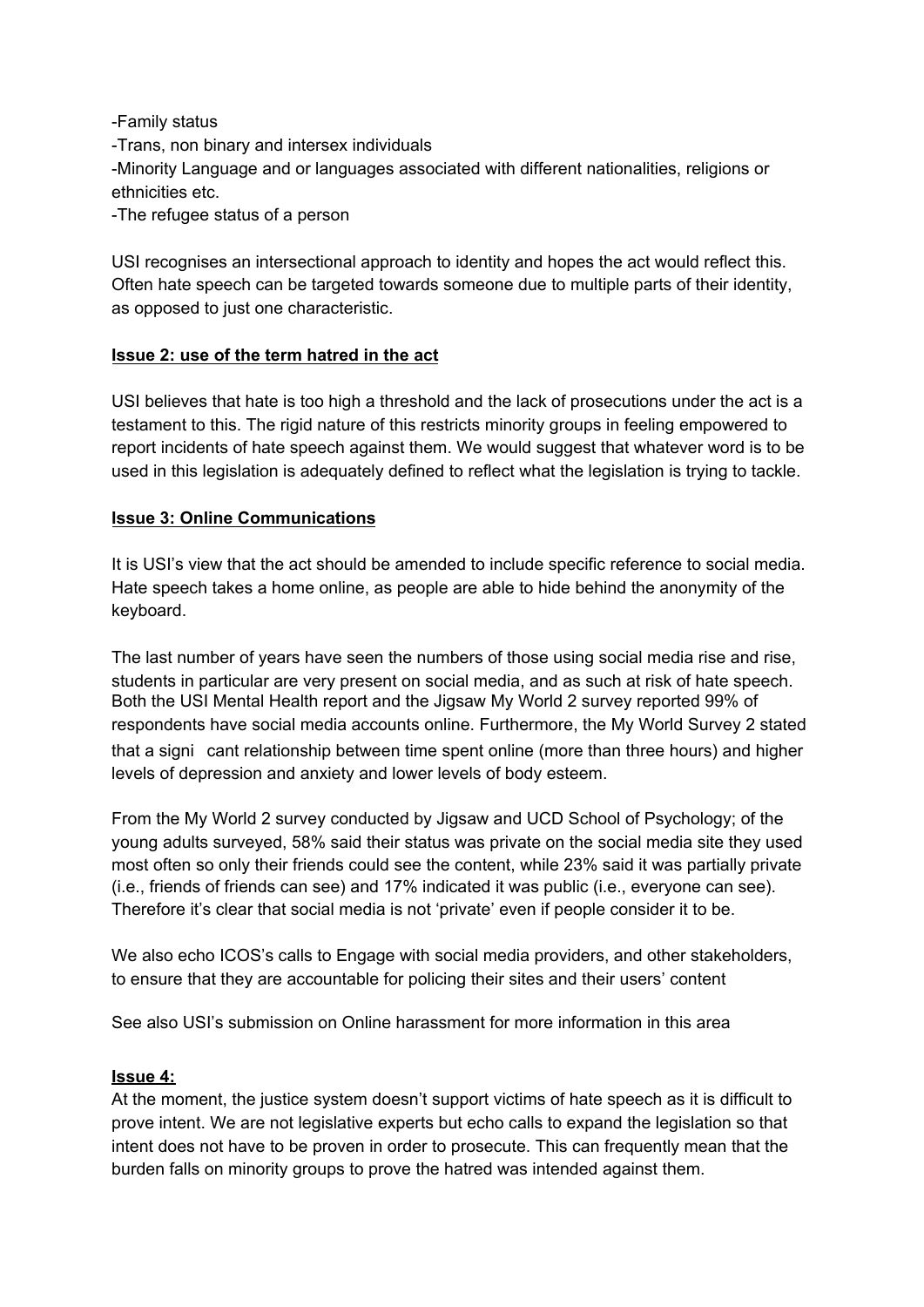As the Call it out campaign highlights, words that people may throw around, thinking they are harmless and funny can be very hurtful to members of the LGBT+ community (and by extension other minority groups) because those jokes and words have been used as weapons against them. Hate speech doesn't only affect the person it's aimed it, but it affects the whole community as it helps to foster a sense of fear in minority communities. We would support looking at a holistic view of crimes of hate speech looking at the aftermath, mentioned above, this legislation has a great opportunity to instil confidence in state agencies that minority groups are protected and encouraged to be their whole selves.

### **Other issues to take into consideration:**

We cannot take hate speech legislation in isolation and would be remiss of us to not use this opportunity to open up a dialogue about the causes of hate speech and how these could be tackled at a national level. While there are already some strategies and programmes in place to mitigate sexism, racism, homophobia etc. USI believes that there are measures that could be taken at a national level that would generally combat the kind of rhetoric that leads to hate speech against a particular group. These measures would include:

- The rolling out of unconscious bias training, both at higher education and a national level and provision of no hate speech ambassadors at third level.
- LGBT+ and intercultural training in schools. This has also been a recommendations to the review of the Relationships Sexuality Education in secondary schools (RSE)
- For people with religious beliefs: improved facilities, catering services and supports across a range of faiths.
- That each third level institution would have policy to address issues of hate speech, whether it be through disciplinary action or otherwise. There should be a dedicated section to online hate speech in this policy.
- The Implementation of IHREC recommendations from CERD report.
- Adequate training for the Gardaí for any legislation introduced.

## **Hate Crime legislation:**

USI would also like to take this opportunity to advocate for the introduction of Hate crime legislation. The Gardaí have taken steps to address this issue in Irish society, but until we have the legislation in place we cannot truly take stock of incidents that happen and prosecute accordingly.

### **Summary of recommendations:**